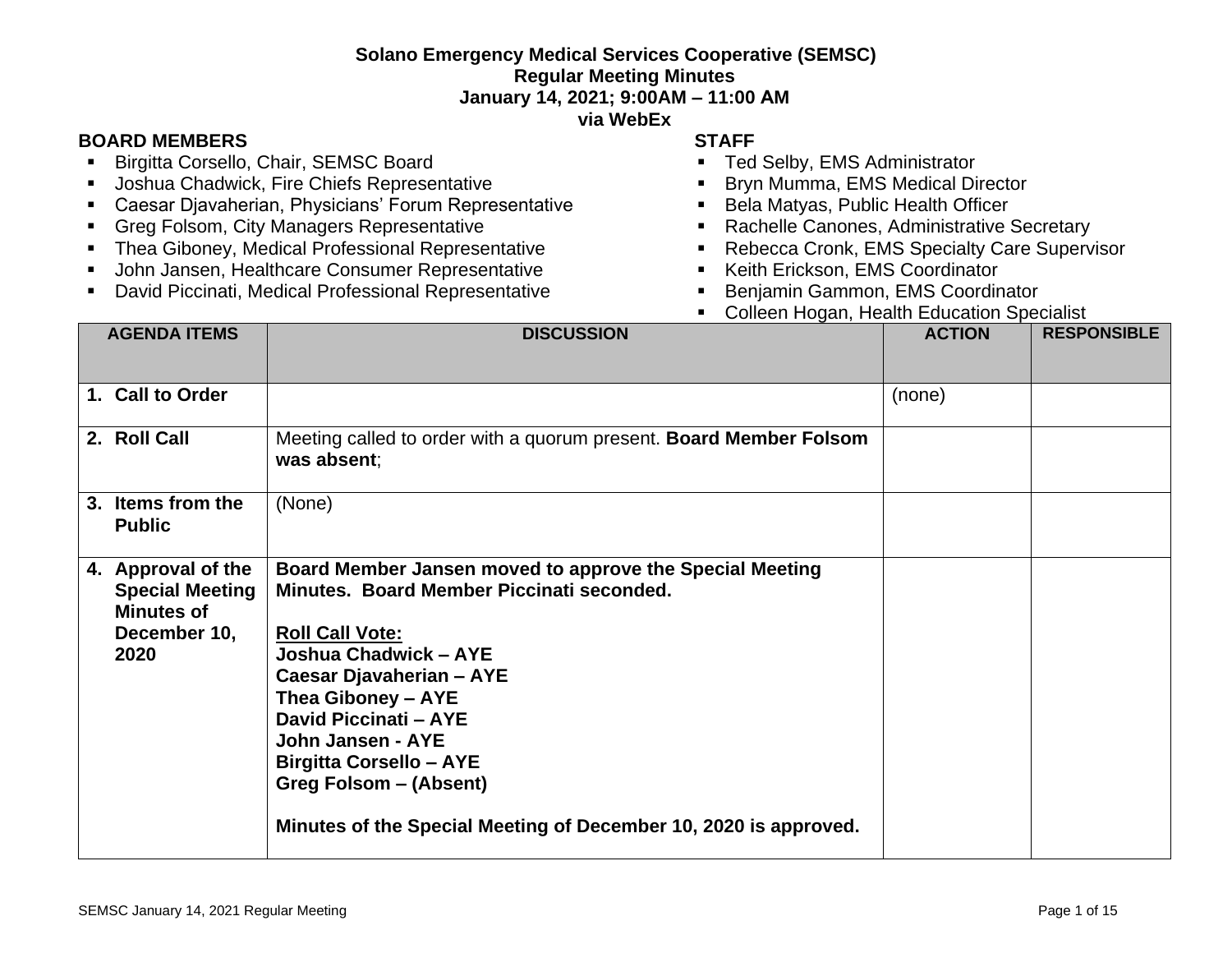| 5. Approval of the<br>Agenda    | Board Member Jansen moved to approve the agenda. Board<br><b>Member Giboney seconded.</b><br><b>Roll Call Vote:</b><br>Joshua Chadwick - AYE<br>Caesar Djavaherian - AYE<br>Thea Giboney - AYE<br><b>David Piccinati - AYE</b><br>John Jansen - AYE<br><b>Birgitta Corsello - AYE</b><br>Greg Folsom - (Absent)<br>Agenda is approved.                                                                                                                                                                                                                                                                                                                                   |  |
|---------------------------------|--------------------------------------------------------------------------------------------------------------------------------------------------------------------------------------------------------------------------------------------------------------------------------------------------------------------------------------------------------------------------------------------------------------------------------------------------------------------------------------------------------------------------------------------------------------------------------------------------------------------------------------------------------------------------|--|
| 6. Reports                      |                                                                                                                                                                                                                                                                                                                                                                                                                                                                                                                                                                                                                                                                          |  |
| a. Medical<br>Director's Report | a. Dr. Brynn Mumma, EMS Medical Director, reported on the following:<br>1. Policy and Protocol Changes – All policy and protocol changes are<br>included in the packet as Attachment A.<br>New or Updated Protocols:<br>a. C-8 - Narrow Complex Tachycardia<br>b. N-2 - Seizures<br><b>Policy Updates:</b><br>a. Policy 3300 - Public Safety First Aid Personnel Authorized<br><b>Skills and Registration</b><br>b. Policy 4300 - Public Safety First Aid Training Program<br>c. Policy 5100 - Authority for Medical Scene Management<br>d. Policy 6105 - Prehospital Trauma Triage Plan and Trauma<br>Triage Algorithm.<br>e. Policy 6613 - Solano County Stroke System |  |
|                                 | The State EMS Authority (EMSA) also approved adding the<br>administration of Lasix to the paramedic local optional scope of<br>practice (LOSOP), specifically for community paramedicine.                                                                                                                                                                                                                                                                                                                                                                                                                                                                                |  |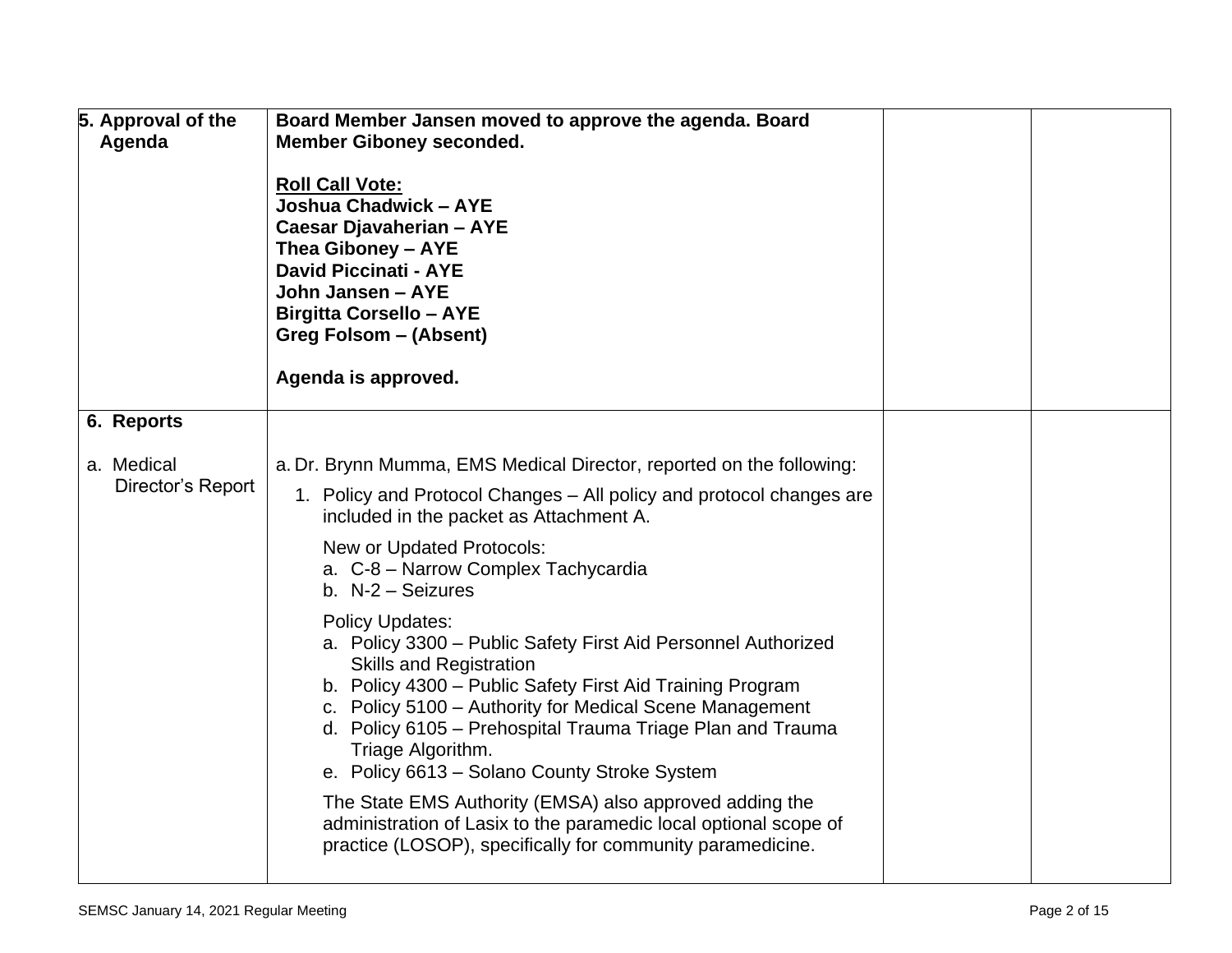|                    | 2. Discipline Actions – two new cases currently being investigated;<br>two ongoing cases; three active probations; three probations<br>placed on "inactive" or "unmonitored" status due to expired EMT<br>certifications; two completed probation.                                                                                                                                                                                                                                                                                                                                                                                                                                                                                                         |  |
|--------------------|------------------------------------------------------------------------------------------------------------------------------------------------------------------------------------------------------------------------------------------------------------------------------------------------------------------------------------------------------------------------------------------------------------------------------------------------------------------------------------------------------------------------------------------------------------------------------------------------------------------------------------------------------------------------------------------------------------------------------------------------------------|--|
| b. Administrator's | b. Mr. Ted Selby, EMS Administrator provided the following update:                                                                                                                                                                                                                                                                                                                                                                                                                                                                                                                                                                                                                                                                                         |  |
| Report             | 1. General Update<br>EMS staff is busy with pandemic response, especially with the<br>release of the COVID-19 vaccine, coordinating with healthcare<br>partners and long-term facilities. It was noted that with EMSA's<br>approval of the addition of vaccine administration (seasonal flu and<br>COVID-19) in the LOSOP for EMTs and Paramedics, a first in the<br>State, Solano EMS has partnered with Medic ambulance to<br>vaccinate residents of long-term care facilities for the elderly<br>(LTCFE), skilled nursing facilities (SNF), memory care, and board<br>and care homes. In addition, the local healthcare partners,<br>NorthBay and Kaiser have stepped up, taking segments of the<br>Phase 1A tier 1 and tier 2 groups to be vaccinated. |  |
|                    | With regard to the Medical Health Operational Area Coordinator<br>(MHOAC), Mr. Selby reported that the EMS Agency has<br>maintained an adequate cache of personal protective equipment<br>(PPE), delivering PPE to healthcare partners, as are requested.<br>The surge in COVID-19 cases after recent holidays, has kept the<br>staff busy managing the resource requests coming in.                                                                                                                                                                                                                                                                                                                                                                       |  |
|                    | 2. System Performance<br>Response time statistics for the first quarter of Fiscal Year (FY)<br>2020/2021 for Medic Ambulance are at an average of 99%. The<br>PPP Fire Departments' response time averages are as follows:                                                                                                                                                                                                                                                                                                                                                                                                                                                                                                                                 |  |
|                    | 1 <sup>st</sup> Quarter FY 20/21<br>Benicia - 93%<br>Dixon<br>95%<br>$\overline{\phantom{a}}$<br>Fairfield - 91%<br>Vallejo<br>- 90%                                                                                                                                                                                                                                                                                                                                                                                                                                                                                                                                                                                                                       |  |
|                    |                                                                                                                                                                                                                                                                                                                                                                                                                                                                                                                                                                                                                                                                                                                                                            |  |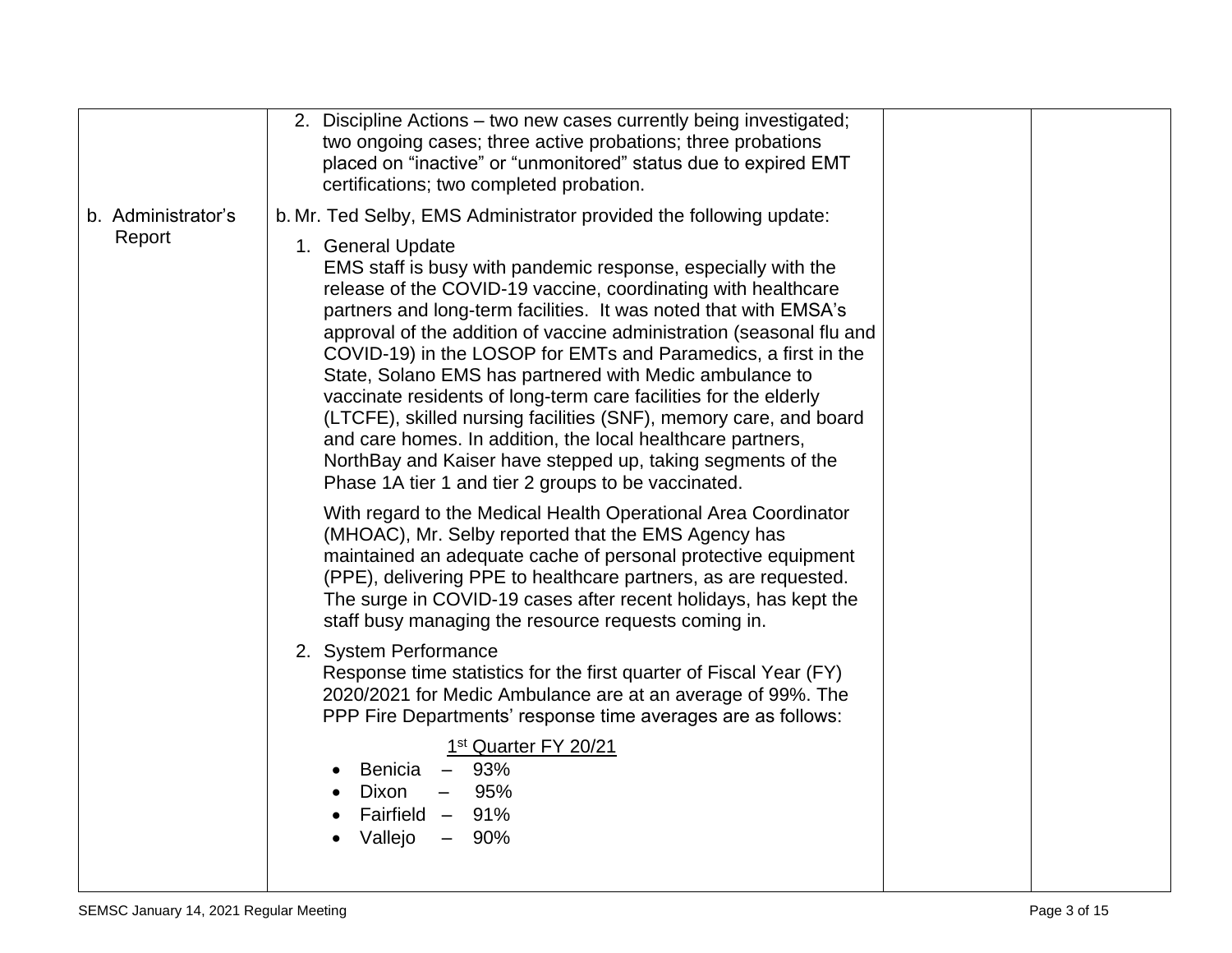| 3. System Updates<br>Each of the local health systems, Kaiser, NorthBay, and Sutter<br>have determined that they will be participating in the Stroke<br>designation program, and each hospital has either been scheduled<br>or has completed a virtual survey for their designation. A physical<br>site survey will be done when feasible.                                                                                                                                                                                                                                                                                                                                                                                                                                                                                                                                                                                                                                                                                                                                                                                                                                                                                                                                                                                                                                                                                                                                                            |  |
|-------------------------------------------------------------------------------------------------------------------------------------------------------------------------------------------------------------------------------------------------------------------------------------------------------------------------------------------------------------------------------------------------------------------------------------------------------------------------------------------------------------------------------------------------------------------------------------------------------------------------------------------------------------------------------------------------------------------------------------------------------------------------------------------------------------------------------------------------------------------------------------------------------------------------------------------------------------------------------------------------------------------------------------------------------------------------------------------------------------------------------------------------------------------------------------------------------------------------------------------------------------------------------------------------------------------------------------------------------------------------------------------------------------------------------------------------------------------------------------------------------|--|
| In regards to COVID-19 vaccines, the meeting package indicated<br>that 6,901 vaccinations have been given as of January 6, 2021. At<br>present, about 10,400 vaccinations have been given in the County,<br>with nearly 7,500 being the first dose.                                                                                                                                                                                                                                                                                                                                                                                                                                                                                                                                                                                                                                                                                                                                                                                                                                                                                                                                                                                                                                                                                                                                                                                                                                                   |  |
| Board Member Jansen asked about the personnel requests that have<br>not been met per the EMS Administrator's report. Mr. Selby explained<br>that there have recently been two requests that were fulfilled. The<br>EMS Administrator received a situation status (SIT/STAT) report from<br>one of the California Medical Assistance Teams (CAL-MAT) deployed<br>to a long-term care (LTC) facility in the County. This is the second<br>approved personnel request in the last two weeks, and the EMS<br>Agency has been unsuccessful in fulfilling these requests until<br>recently. Board Member Jansen further inquired if there are<br>outstanding requests, and what type of personnel are needed. Mr.<br>Selby explained that there are no outstanding personnel requests as<br>of now. The EMS Agency has been in discussions with one of the<br>local hospital systems whose intensive care unit (ICU) capacity is<br>quite stretched, about whether they would like to request assets from<br>the State for additional support and the EMS Agency is prepared to<br>respond to this request when they need it. The requests received in<br>the past have been for ancillary staff, such as certified nursing<br>assistants (CNA), medical assistants (MA), among others. The last<br>two requests that were approved included licensed registered nurses<br>(RN), in addition to CNAs and MAs, which probably prompted the<br>State to look more closely into the requests and approve them. |  |
| Board Member Jansen also inquired as to how many vaccines are on<br>hand. Mr. Selby explained that the County has about 5,000 doses<br>available.                                                                                                                                                                                                                                                                                                                                                                                                                                                                                                                                                                                                                                                                                                                                                                                                                                                                                                                                                                                                                                                                                                                                                                                                                                                                                                                                                     |  |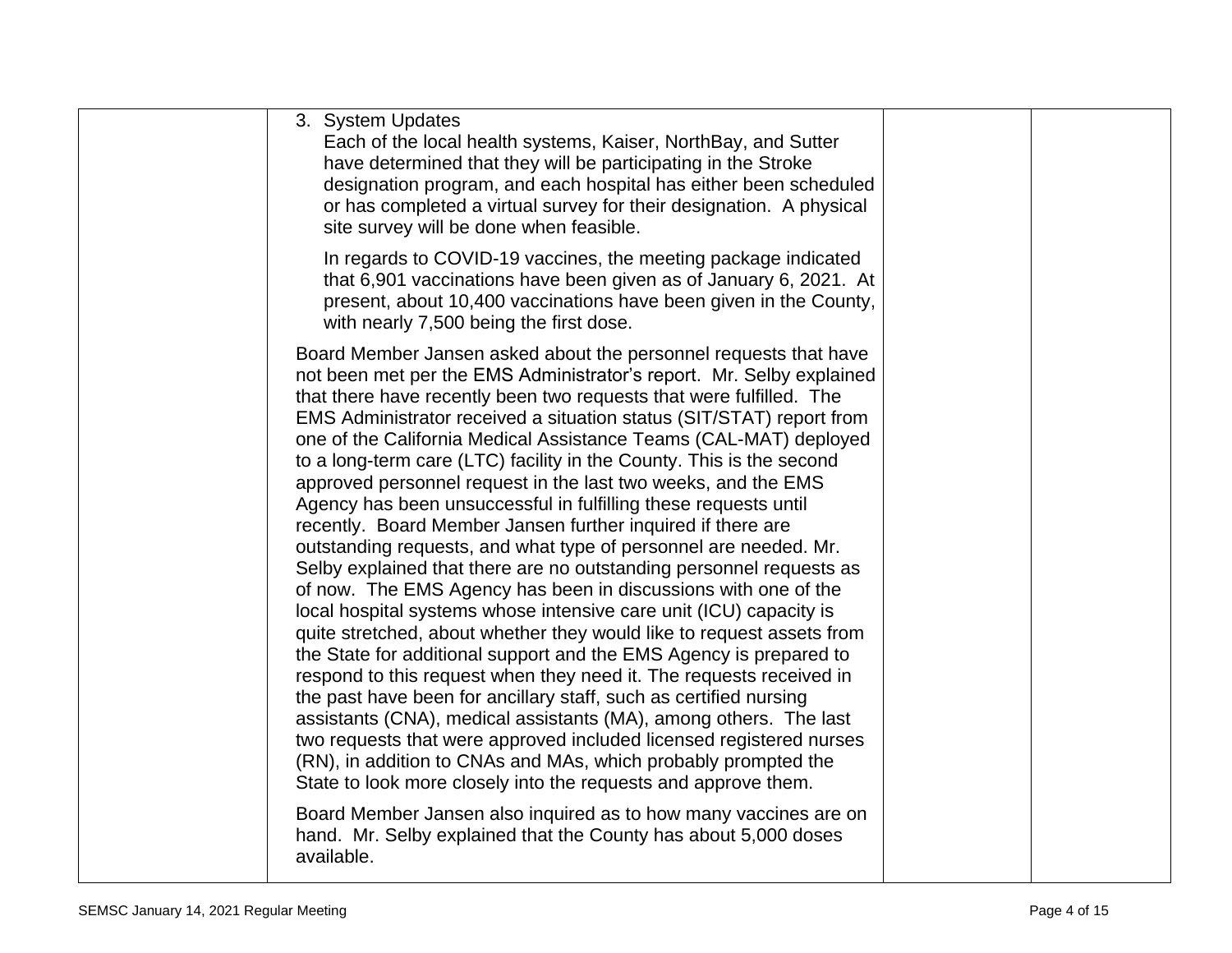|  | This does not include those from the multi-county entities (MCE) such<br>as Kaiser and Sutter that receive shipments of the vaccine directly<br>from their corporate entities. The County expects to receive more<br>vaccines in the coming weeks. There are several vaccine clinics<br>scheduled over the next few days, including one at LTC facility in<br>Paradise Valley today, where about 800 doses are expected to be<br>administered. NorthBay has set up daily vaccine clinics where they<br>administer hundreds of doses as well.                                                                                                                                                                                                                                                                                                                                                                                                                                                                                                                                                                                                                                                                                                                                                                                                                                                                                                                                                                                                                                                                                                                                                                                                |  |
|--|---------------------------------------------------------------------------------------------------------------------------------------------------------------------------------------------------------------------------------------------------------------------------------------------------------------------------------------------------------------------------------------------------------------------------------------------------------------------------------------------------------------------------------------------------------------------------------------------------------------------------------------------------------------------------------------------------------------------------------------------------------------------------------------------------------------------------------------------------------------------------------------------------------------------------------------------------------------------------------------------------------------------------------------------------------------------------------------------------------------------------------------------------------------------------------------------------------------------------------------------------------------------------------------------------------------------------------------------------------------------------------------------------------------------------------------------------------------------------------------------------------------------------------------------------------------------------------------------------------------------------------------------------------------------------------------------------------------------------------------------|--|
|  | Board Chair Corsello further asked if there are other MCEs other than<br>the hospital systems mentioned, that are receiving vaccines in the<br>County. Mr. Selby explained that the only other MCE in the County is<br>Adventist Health, which has a small behavioral clinic in Vallejo, also<br>receives direct shipment from the State through their corporate<br>entities. All others work through the Solano EMS Agency. Mr. Selby<br>added if an entity has completed the registration process, and the<br>State has processed it appropriately, Solano EMS can direct ship from<br>the State directly to those entities. To date, only about half of those<br>who submitted registrations and applications with the State have been<br>approved, even though all were expected to be approved last week,<br>as the State is running behind. Dr. Bela Matyas added that CVS<br>Pharmacy and Walgreens are also assisting, as the government has<br>incorporated some agreements with these pharmacies to administer<br>vaccines at skilled nursing facilities (SNF); they have completed<br>several vaccination campaigns at various SNF for first dose. However,<br>there have been some requests received asking the EMS Agency if<br>the SNF can schedule directly with the County which is moving faster<br>than the pharmacy chains. Board Chair Corsello inquired as to<br>whether the vaccines for Travis Airforce Base (TAFB) are separate,<br>and Mr. Selby confirmed that it is. In addition, Mr. Selby explained<br>that due to the great relationship between the Agency and the local<br>healthcare partners, the numbers reported to the Board already<br>include those of Kaiser, Sutter, NorthBay and Medic Ambulance. |  |
|  |                                                                                                                                                                                                                                                                                                                                                                                                                                                                                                                                                                                                                                                                                                                                                                                                                                                                                                                                                                                                                                                                                                                                                                                                                                                                                                                                                                                                                                                                                                                                                                                                                                                                                                                                             |  |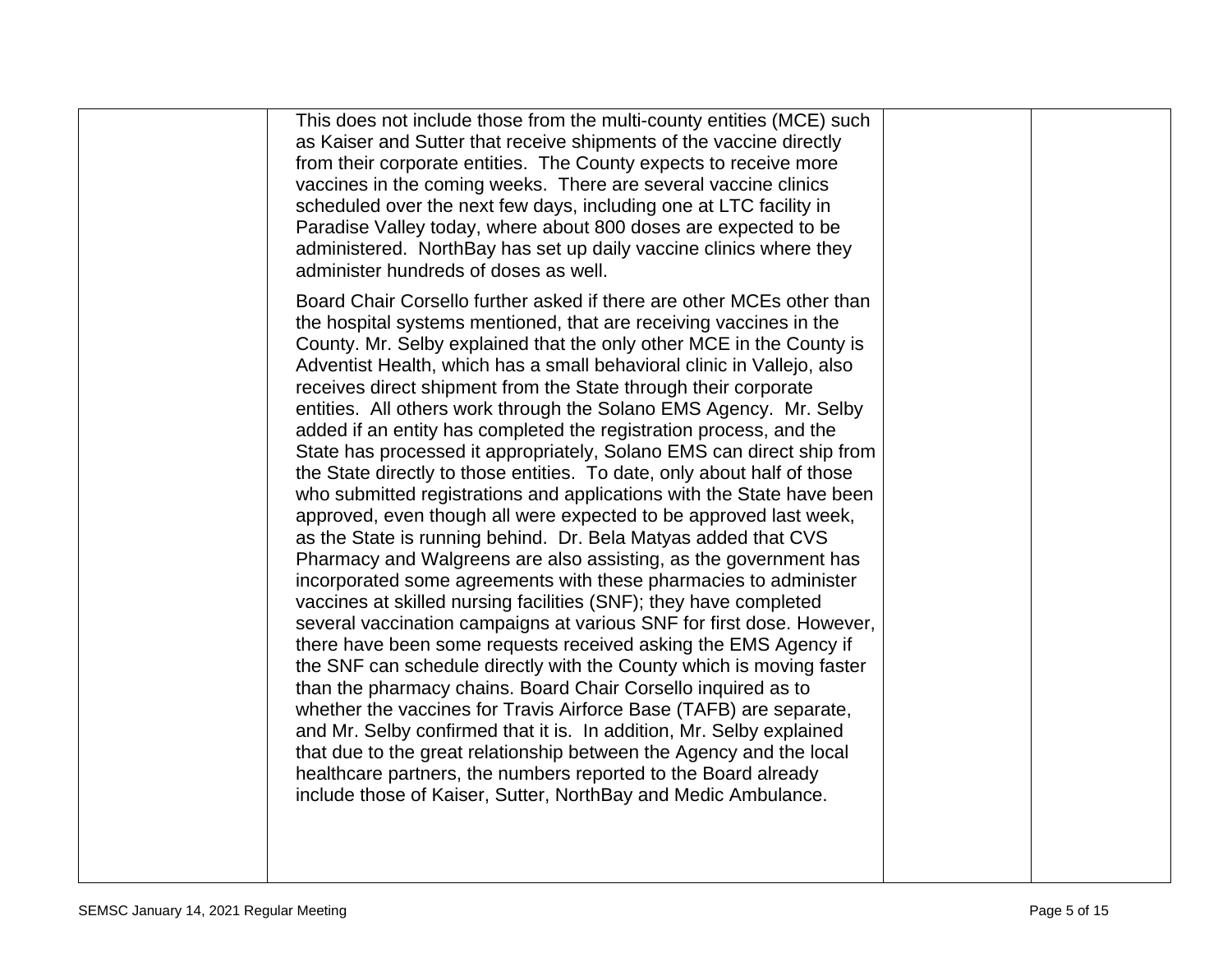|                                               | Board Chair Corsello also requested information regarding the<br>location and number of testing sites, etc. Dr. Matyas explained that<br>there are two fixed OptumServe/LHI sites, one on Magazine Street in<br>Vallejo, and the other at the McBride Senior Center in Vacaville. The<br>County is also sharing a coach bus test/vaccination site with Sonoma<br>County. It is at 275 Beck Avenue half of the time, and in Sonoma<br>County for the other half. The two fixed sites test about 165 people<br>per day, while the coach bus tests 525 people per day. All three sites<br>operate by appointment, but can accept walk-ins if there are any<br>unfilled slots. In addition, there are six local pharmacies that also<br>conduct free testing by appointment, with walk-ins possible if they<br>have open slots. These sites handle 500 to 1,000 tests per day, and<br>about the same number are done daily at the hospitals and clinics<br>throughout the County. Patients exhibiting symptoms normally go to<br>their healthcare provider to be tested, while those who are<br>symptomatic are normally directed to any of the local LHI sites or<br>pharmacies for testing. |  |
|-----------------------------------------------|-------------------------------------------------------------------------------------------------------------------------------------------------------------------------------------------------------------------------------------------------------------------------------------------------------------------------------------------------------------------------------------------------------------------------------------------------------------------------------------------------------------------------------------------------------------------------------------------------------------------------------------------------------------------------------------------------------------------------------------------------------------------------------------------------------------------------------------------------------------------------------------------------------------------------------------------------------------------------------------------------------------------------------------------------------------------------------------------------------------------------------------------------------------------------------------------|--|
| c. Medic<br>Ambulance<br>Operator's<br>Report | c. James Pierson, President and Chief Operating Officer (COO) of<br>Medic Ambulance provided the ambulance operator's report. Mr.<br>Pierson stated that Medic has been busy with the vaccination<br>integration with Solano County, doing several mobile vaccination<br>clinics with Solano Public Health (PH) and Kaiser. Mr. Pierson added<br>that he is currently at Paradise Valley for one of the mobile COVID-19<br>vaccination clinics for the long-term care facility, along with PH and<br>Kaiser staff, where they expect to administer 800 doses. Medic is also<br>busy doing mobile COVID-19 testing for PH. Mr. Pierson also<br>commended Solano County EMS and PH for their pandemic<br>response, providing early access to vaccines for first responders,<br>EMTs, paramedics, nurses, and front line workers; adding that about<br>98% of Medic staff who wanted to be vaccinated have already<br>received the vaccine, half of whom have had both doses. In addition,<br>Solano EMS has continued to provide PPE to healthcare partners<br>since the pandemic began, even when supply was scarce.                                                                       |  |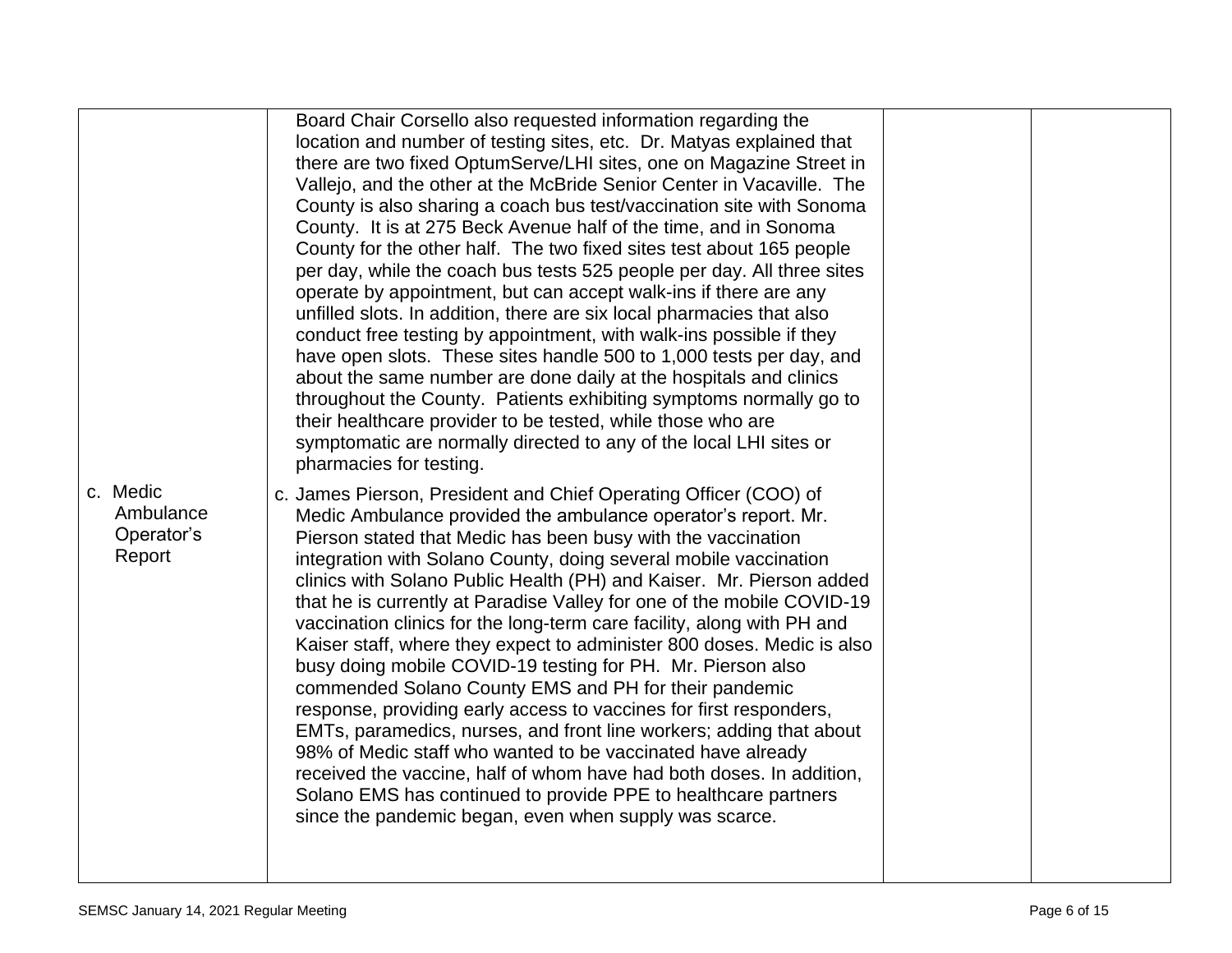| d. EMS Quarterly<br><b>Activity Report</b> | d. Rebecca Cronk, EMS Specialty Care Program provided the Board<br>with a presentation on the EMS quarterly activity report for the period<br>of July 1 to September 30, 2020.                                                                                                                                                                                                                                                                                                                                                                                                                                                                                                                                                                                                                                                                                                                                                                                    |
|--------------------------------------------|-------------------------------------------------------------------------------------------------------------------------------------------------------------------------------------------------------------------------------------------------------------------------------------------------------------------------------------------------------------------------------------------------------------------------------------------------------------------------------------------------------------------------------------------------------------------------------------------------------------------------------------------------------------------------------------------------------------------------------------------------------------------------------------------------------------------------------------------------------------------------------------------------------------------------------------------------------------------|
|                                            | (1) General Updates<br>EMS staff are working on Field Advisory Reports (FAR), and one<br>FAR involving a system-wide ST Elevation Myocardial Infarction<br>(STEMI)MI was discussed. EMS staff met with the entities<br>involved and exchanged feedback with these entities, resulting in<br>some policies and protocols being reviewed to potentially change<br>the language to make it more consistent and concise.                                                                                                                                                                                                                                                                                                                                                                                                                                                                                                                                              |
|                                            | Total of 19 paramedic accreditations/reaccreditations, 67 EMT<br>certifications/re-certifications/registrations, four (4) mobile<br>intensive care nurse (MICN) re-authorizations were processed in<br>the last quarter. Certification specialist retired at the end of 2020,<br>and staff have taken over this role until a replacement is hired.                                                                                                                                                                                                                                                                                                                                                                                                                                                                                                                                                                                                                |
|                                            | Regarding seasonal flu vaccinations, 22 clinics have been held<br>for this period, with 700 shots administered. For COVID-19<br>vaccinations, 16 LTC/SNF facilities have been completed since<br>January 1 <sup>st</sup> , 32 more facilities are scheduled, with more expected<br>to be added. These vaccine clinics are done in conjunction with<br>Kaiser and Medic Ambulance.                                                                                                                                                                                                                                                                                                                                                                                                                                                                                                                                                                                 |
|                                            | The EMS Data Dashboard has been updated. There have been<br>about 30,000 9-1-1 calls from January to November 2020, 91%<br>of which were Code 3, and 9% Code 2. The first responder<br>response time has been added to the dashboard. A breakdown<br>for the reasons for the call is also provided, as well as age group<br>Include data on<br>Solano EMS<br>and city of incidence. Board Member Jansen commented that<br>breakdown of<br>staff<br>the EMS Data Dashboard is a good visual to see what is<br>transports<br>happening in the County, and inquired if it was possible to<br>between ALS,<br>provide additional information on the dashboard in the future,<br>BLS, Code 2,<br>including how many Code 2 and Code 3 transports, how many<br>Code 3, etc.<br>cancellations, as well as the number of Advanced Life Support<br>(ALS) versus Basic Life Support (BLS) calls. EMS staff stated<br>that it is possible to add this data to the dashboard. |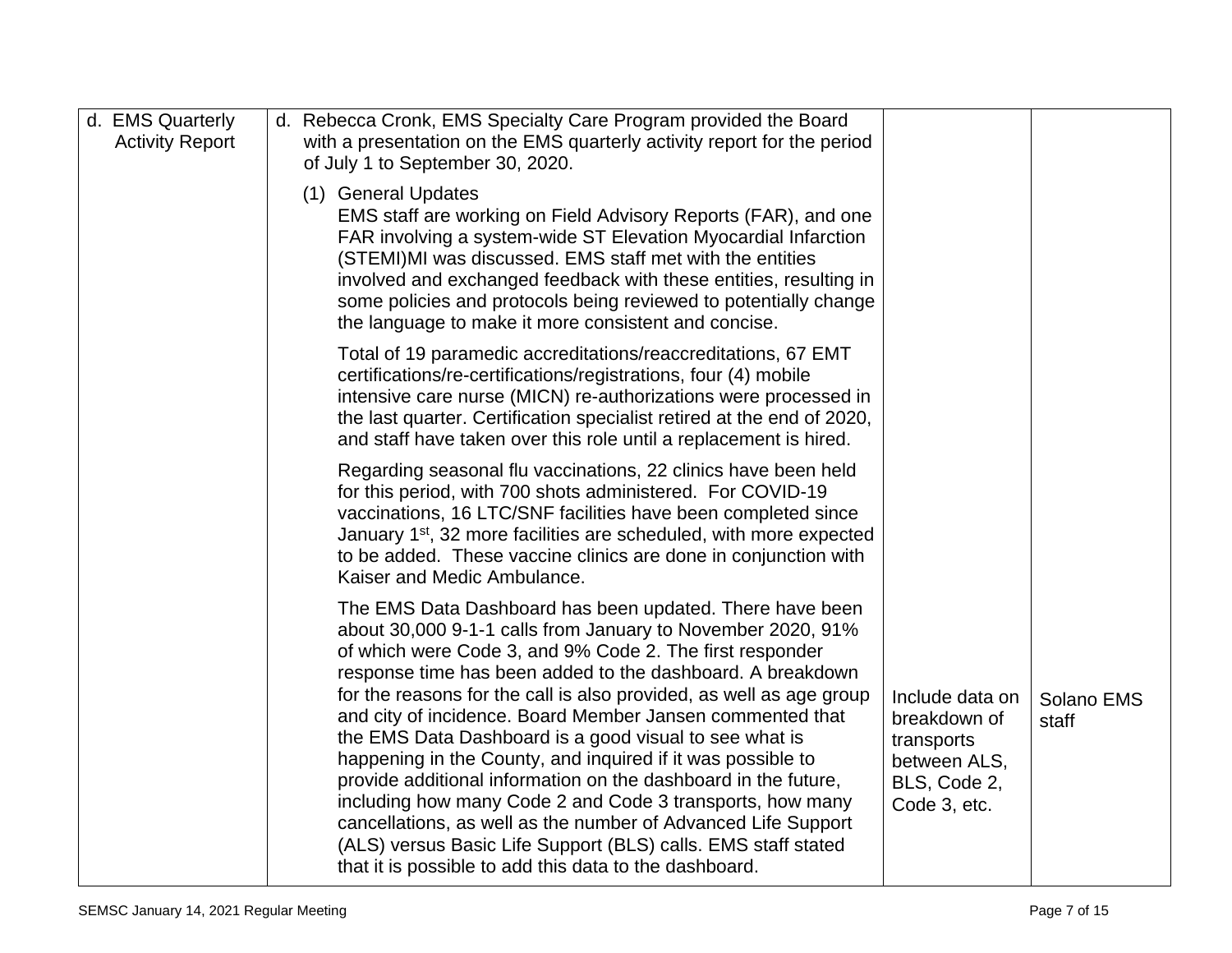| There have been 430 views of the dashboard since its launch in<br>October 2020. First responder data from PPP fire departments<br>have also been added to the data dashboard.                                                                                                                                                                                                                                                                                                                                                                                                                                                                                                                                                                                                                                                                                  |                                                                       |                     |
|----------------------------------------------------------------------------------------------------------------------------------------------------------------------------------------------------------------------------------------------------------------------------------------------------------------------------------------------------------------------------------------------------------------------------------------------------------------------------------------------------------------------------------------------------------------------------------------------------------------------------------------------------------------------------------------------------------------------------------------------------------------------------------------------------------------------------------------------------------------|-----------------------------------------------------------------------|---------------------|
| Board Member Chadwick inquired as to the source of the first<br>responder data on the dashboard, and whether the 5 minutes 40<br>second response time includes both Code 2 and Code 3 calls,<br>with Code 2, cancelled and exempt calls already excluded. It<br>was explained that the data includes all PPP cities, and only<br>includes Code 3 calls. Board Member Chadwick further asked<br>about source data for city of incidence, specifically for the City of<br>Benicia, noting that this does not tally with his department's data.<br>EMS staff explained that the data for city of incidence includes<br>only information from Medic and Vacaville Fire, and is not broken<br>down between transporting agencies and first responders.<br>Board Member Chadwick suggested that the data would be more<br>accurate if it can include data the cities | Consider<br>adding first<br>responder data<br>to city of<br>incidence | Solano EMS<br>staff |
| (2) Specialty Care Program Data<br>Trauma program re-designations are occurring this month.<br>However, site surveys/visits were postponed due to COVID-19.<br>Data collection done quarterly. Trauma data was last reported<br>during the October 2020 quarterly Trauma meeting.                                                                                                                                                                                                                                                                                                                                                                                                                                                                                                                                                                              |                                                                       |                     |
| STEMI program re-designation are also happening this month,<br>but site surveys/visits are postponed due to COVID-19. Data<br>collection done monthly. STEMI data was last reported during<br>the October 2020 quarterly Cardiovascular meeting.                                                                                                                                                                                                                                                                                                                                                                                                                                                                                                                                                                                                               |                                                                       |                     |
| The EMS Dashboard previously included a STEMI, Stroke, and<br>Trauma tab, and the Emergency Department Approved for<br>Pediatrics (EDAP) tab and accompanying data was added in the<br>last quarter. It was reported at the last Board Meeting that this<br>program was "mostly" operational. It is now fully operational<br>since data collection has been re-implemented for this program.<br>EDAP data will be reported again starting at today's EMS<br>quarterly meeting.                                                                                                                                                                                                                                                                                                                                                                                 |                                                                       |                     |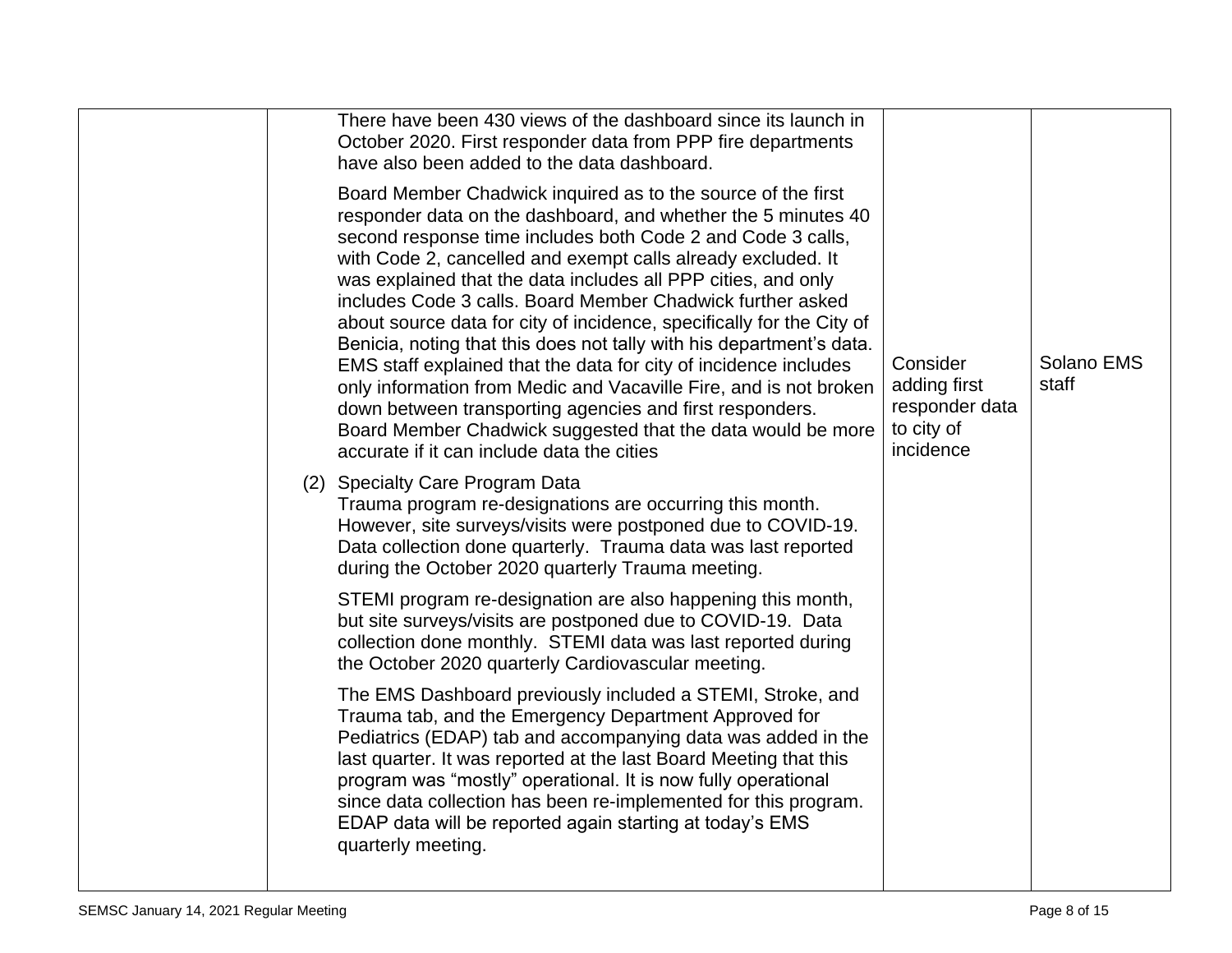| The Stroke program is still in progress. Almost all virtual surveys<br>have been completed, with only one site left. Once this has been<br>completed, the next step is to release the field protocol, and get<br>the agreements in place, and submission of the plan for the<br>Stroke Program to the State, before it can be operational.<br>Data collection will be done quarterly, and the first report<br>regarding this program will be given at today's EMS quarterly<br>meeting.                                                                                                                                                                                                                              |
|----------------------------------------------------------------------------------------------------------------------------------------------------------------------------------------------------------------------------------------------------------------------------------------------------------------------------------------------------------------------------------------------------------------------------------------------------------------------------------------------------------------------------------------------------------------------------------------------------------------------------------------------------------------------------------------------------------------------|
| <b>Project Updates</b><br>(3)<br>It was reported that the timelines for the current projects have<br>been moved back 60-90 days as EMS staff have been devoted<br>to the COVID-19 vaccination efforts, and pandemic response.                                                                                                                                                                                                                                                                                                                                                                                                                                                                                        |
| (a) ESO Trauma One – a data repository originally acquired in<br>2013, where the trauma centers currently input data but<br>Solano EMS is unable to utilize the system. EMS staff<br>reached out to the ESO Trauma One information technology<br>(IT) team, who are currently doing system mapping of both<br>EMS and trauma center systems. Their IT team will then set<br>up a new data import and export process to allow the EMS<br>team to access the data the trauma centers are inputting.<br>The next goal is to set up a short training for both trauma<br>centers and the EMS team on the new import-export<br>process. The project is expected to be completed between<br>February or March of this year. |
| Emergency Medical Dispatch (EMD) ProQA – EMD is a<br>(b)<br>protocol reference system for dispatchers to give pre-arrival<br>instructions (PAI) to callers at the scene of a medical<br>emergency. It was reported that there is a minor increase in<br>implementation costs, and funding sources are currently<br>being explored. A project implementation work group was<br>created with key County players participating, and useful<br>feedback was obtained. Again, the project timeline was<br>updated to reflect a delay of 60-90 days due to COVID-19<br>vaccinations taking priority.                                                                                                                       |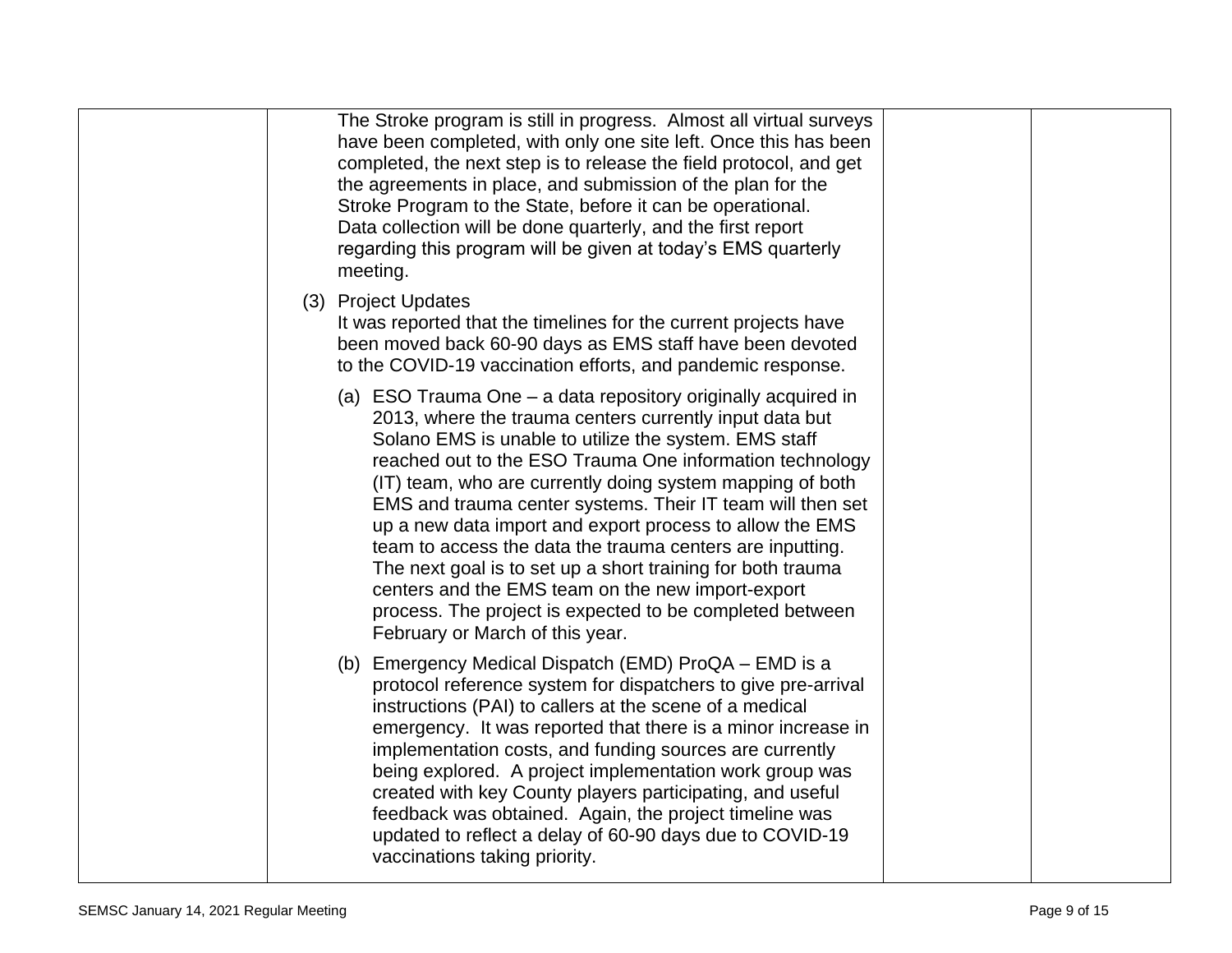|                                    | The next goal for this project is to continue to explore<br>additional funding sources, with staff currently working on<br>getting grant applications submitted; assist public safety<br>answering points (PSAP) with implementation, and execute<br>the agreement with Priority Dispatch.                                                                                                                                                                                                                                                                                                                                                                                                                                                                                                                                                          |  |
|------------------------------------|-----------------------------------------------------------------------------------------------------------------------------------------------------------------------------------------------------------------------------------------------------------------------------------------------------------------------------------------------------------------------------------------------------------------------------------------------------------------------------------------------------------------------------------------------------------------------------------------------------------------------------------------------------------------------------------------------------------------------------------------------------------------------------------------------------------------------------------------------------|--|
|                                    | (c) ESO EMD Data Repository - ESO is a data repository for<br>California Emergency Medical Services Information System<br>(CEMSIS) and National Emergency Medical Services<br>Information System (NEMSIS) data. ESO is actively<br>onboarding transport providers currently. The next goal is to<br>get all transport providers fully onboarded, and submitting<br>data through the repository; EMS staff can then start to build<br>and run quality assurance (QA) reports using this platform.<br>Projected completion is between February/March 2021.                                                                                                                                                                                                                                                                                            |  |
|                                    | Board Chair Corsello thanked EMS staff for the report and continued<br>work on the data dashboard, as this information has been requested<br>by the Board for some time.                                                                                                                                                                                                                                                                                                                                                                                                                                                                                                                                                                                                                                                                            |  |
| e. Fiscal/Budget<br>Update         | e. Mr. Selby presented several slides including the revenue to date for<br>FY 2020-2021, which includes a comparison the with FY 2019-2020<br>which still included repayment of the Consumer Price Index (CPI)<br>adjustments for the PPP pass-through revenues in the early part of<br>the previous fiscal period. A slide showing revenues and expenses<br>(FY 19/20 actual vs FY 20/21 approved budget vs FY 20/21 actual)<br>was also presented. It was noted that since most of the EMS staff<br>have been redirected to COVID-19 response, those salaries have<br>also been redirected to COVID-19 funding from CARES. The last<br>slide presented detailed the revenue forecast for the remainder of FY<br>20/21 where the total projected revenue is presented two ways - with<br>the PPP revenues and excluding the pass-through revenues. |  |
| 7. Items from the<br><b>Public</b> | (None)                                                                                                                                                                                                                                                                                                                                                                                                                                                                                                                                                                                                                                                                                                                                                                                                                                              |  |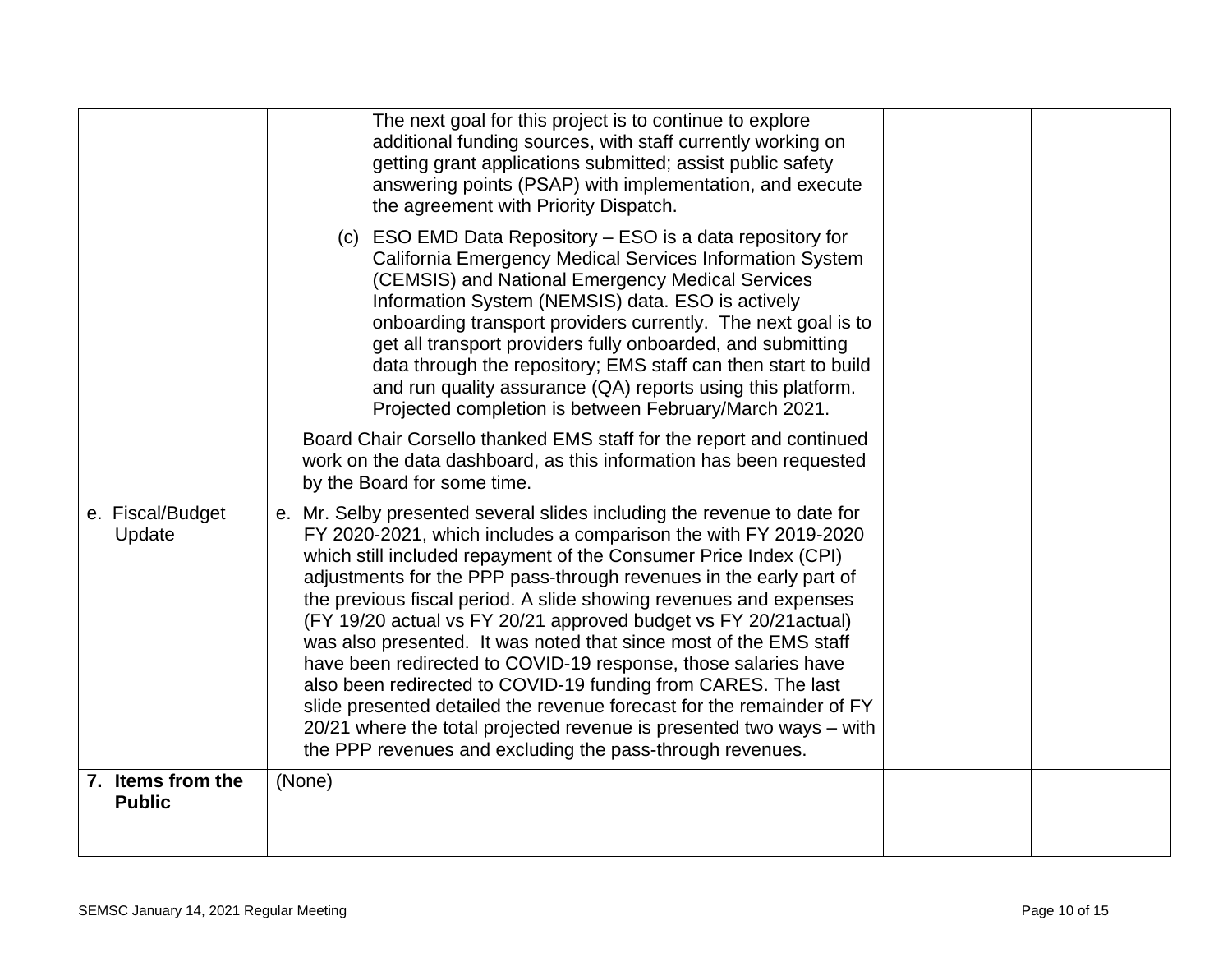| 8. Regular<br><b>Calendar</b>                         |                                                                                                                                                                                                                           |  |
|-------------------------------------------------------|---------------------------------------------------------------------------------------------------------------------------------------------------------------------------------------------------------------------------|--|
| a. Selection of Vice<br>Chair for 2021                | a. Board Chair Corsello opened nominations for Vice Chair for 2021<br>and asked if Board Member Jansen is open to being Vice Chair<br>again, to which there was an affirmative reply. There were no other<br>nominations. |  |
|                                                       | Board Member Chadwick nominated Board Member Jansen as<br>Vice Chair, Board Member Piccinati seconded.                                                                                                                    |  |
|                                                       | <b>Roll Call Vote:</b><br>Joshua Chadwick - AYE<br>Caesar Djavaherian - AYE<br>Thea Giboney - AYE<br><b>David Piccinati - AYE</b><br>John Jansen - AYE<br><b>Birgitta Corsello - AYE</b><br><b>Greg Folsom - (Absent)</b> |  |
|                                                       | Board Member Jansen is selected as Vice Chair for 2021.                                                                                                                                                                   |  |
| b. Approval of the<br>2021 Meeting<br><b>Schedule</b> | b. The Regular Board Meetings for this year are as follows:<br><b>January 14, 2021</b><br>April 8, 2021<br>July 8, 2021<br>October 14, 2021                                                                               |  |
|                                                       | Board Member Jansen moved to approve the proposed 2021<br>regular meeting schedule. Board Member Chadwick seconded.                                                                                                       |  |
|                                                       | <b>Roll Call Vote:</b><br><b>Joshua Chadwick - AYE</b><br>Caesar Djavaherian - AYE<br>Thea Giboney - AYE<br><b>David Piccinati - AYE</b><br>John Jansen - AYE<br><b>Birgitta Corsello - AYE</b>                           |  |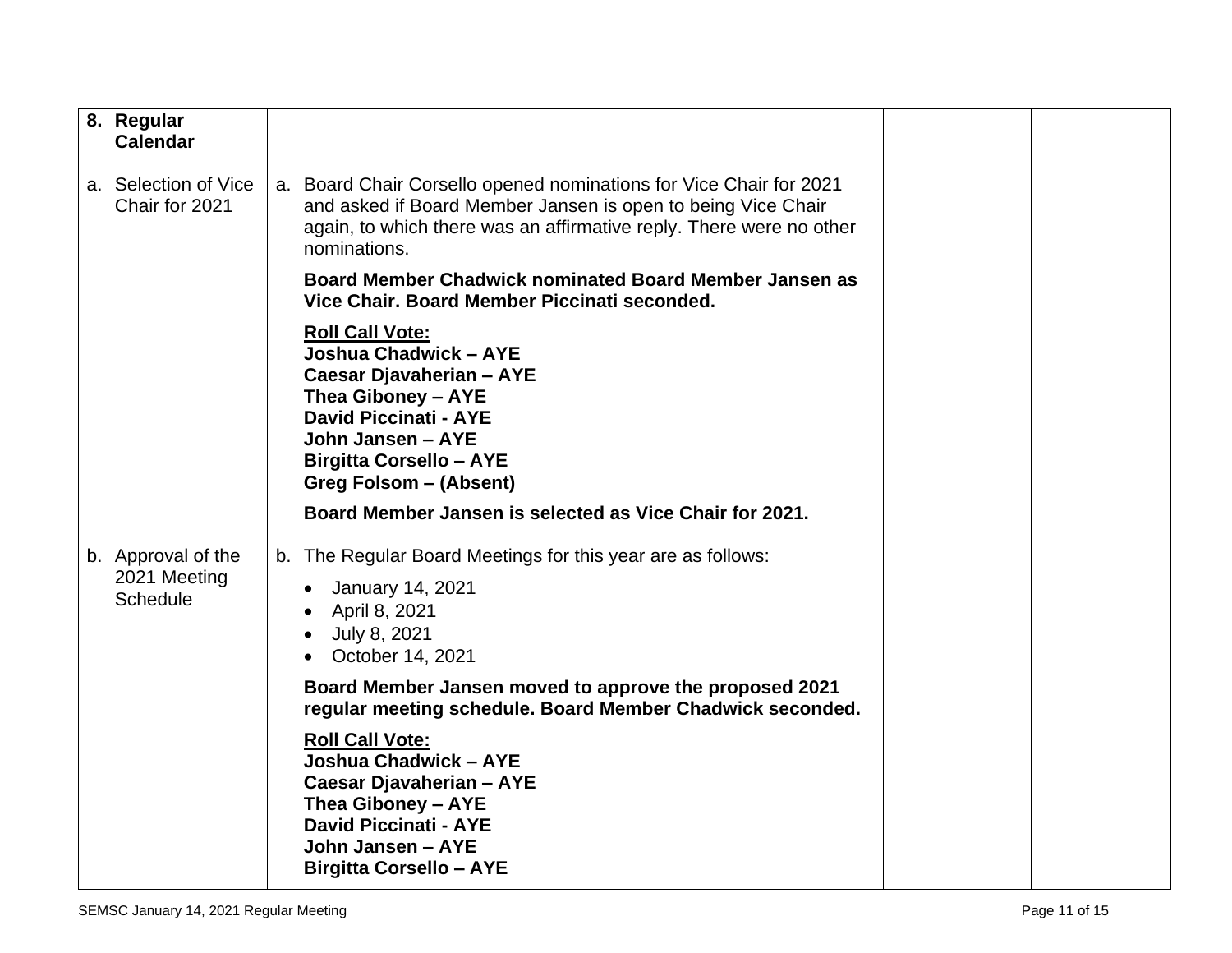|                                                                                                                                                                                     | <b>Greg Folsom - (Absent)</b>                                                                                                                                                                                                                                                                                                                                                                                                                                                                                                                                                                                                                                                                                                                                                                                                                                                                                                                                   |  |
|-------------------------------------------------------------------------------------------------------------------------------------------------------------------------------------|-----------------------------------------------------------------------------------------------------------------------------------------------------------------------------------------------------------------------------------------------------------------------------------------------------------------------------------------------------------------------------------------------------------------------------------------------------------------------------------------------------------------------------------------------------------------------------------------------------------------------------------------------------------------------------------------------------------------------------------------------------------------------------------------------------------------------------------------------------------------------------------------------------------------------------------------------------------------|--|
|                                                                                                                                                                                     | Regular meeting schedule for 2021 is approved.                                                                                                                                                                                                                                                                                                                                                                                                                                                                                                                                                                                                                                                                                                                                                                                                                                                                                                                  |  |
| c. Review and<br>Consider<br>Approval of the<br><b>SEMSC Budget/</b><br>Revenue<br><b>Allocation Plan</b><br>for<br>FY 2021/2022,<br>and Adoption of<br><b>Resolution</b><br>21-001 | c. Mr. Selby stated that staff recommend that the Board approve the<br>Budget for FY 2021/2022 as prepared. It does not increase fees for<br>the coming year, with the clear understanding that in the following<br>year, a nominal increase will be necessary to fund ongoing EMS<br>Agency activities and operations. Mr. Selby again mentioned that<br>due to redirection of staff to COVID-19 response, it is anticipated that<br>the salary savings will be redirected to Reserves for future years.<br>The Reserves was a major discussion topic at several of the<br>previous Board Meetings, as it was nearly depleted. As indicated on<br>Attachment B, the reserves are expected to have over \$400,000 at<br>the end of the next fiscal year.                                                                                                                                                                                                        |  |
|                                                                                                                                                                                     | Mr. Selby went over the projected expenses starting with Salaries &<br>Benefits. It was mentioned that the Administrator salary is expected<br>to decrease in the next fiscal year, with his retirement and the<br>anticipated hiring of a replacement, possibly at a lower step. The<br>minimal increase in Salaries & Benefits for the remaining staff is from<br>cost of living increase negotiated by labor unions.                                                                                                                                                                                                                                                                                                                                                                                                                                                                                                                                         |  |
|                                                                                                                                                                                     | In regard to Services, Supplies & Contracts, Mr. Selby explained that<br>based on discussions between Medic and the PPP fire departments,<br>it is likely that the PPP pass-through entity will be transitioning to the<br>City of Fairfield from the County. Since SEMSC is not a party to the<br>PPP agreement, the parties involved can make this decision without<br>Board approval. SEMSC and the EMS Agency will be notified when<br>a new PPP agreement is executed. The Medical Director, County<br>Counsel, and Auditor Controller contracts slightly increased, due to<br>cost of living adjustments. Mr. Selby reported that the increase in<br>Service/IT Contracts is for the systems the Agency uses. (The<br>\$30,000 increase in Service/IT Contracts is due to the execution of<br>the agreement with ESO Solutions) Operating expenses were kept<br>the same. The countywide and departmental overhead expenses<br>remained the same as well. |  |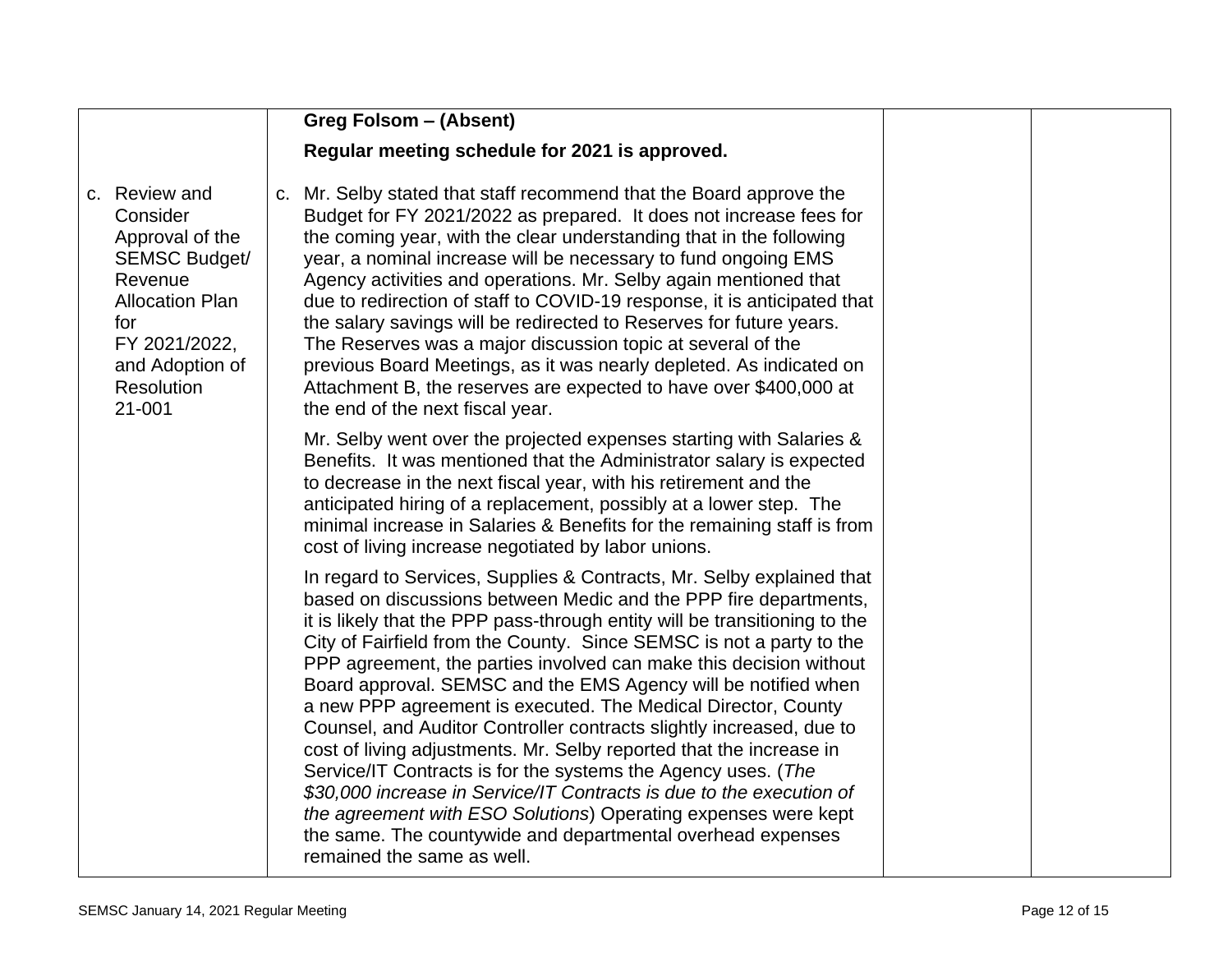| Under Revenue, Licenses, Permits & Franchise Fees are broken<br>down, as well as other sources of revenue. The proposed revenues<br>are mostly the same as the current fiscal year, with the only change<br>in the Interest Earned. Mr. Selby mentioned that this budget shows<br>a transfer from Reserves, a worst-case scenario, with the<br>assumption that all positions are filled, with no salary savings during<br>the fiscal period.                                                                                                                                                                                                                                                                                                                                                                                                                                                                                                                                                                                                                                                                                                                                                 |  |
|----------------------------------------------------------------------------------------------------------------------------------------------------------------------------------------------------------------------------------------------------------------------------------------------------------------------------------------------------------------------------------------------------------------------------------------------------------------------------------------------------------------------------------------------------------------------------------------------------------------------------------------------------------------------------------------------------------------------------------------------------------------------------------------------------------------------------------------------------------------------------------------------------------------------------------------------------------------------------------------------------------------------------------------------------------------------------------------------------------------------------------------------------------------------------------------------|--|
| Board Member Chadwick requested clarification on the difference<br>between fees paid to County Counsel, ACO, etc. and the lines for<br>County and H&SS Overhead, and whether this has always been the<br>case. Mr. Selby explained that County & H&SS Overhead is for<br>facilities, electricity, building space, maintenance, telephone and<br>internet service, etc. while the fees paid to County Counsel, ACO are<br>for services rendered. Mr. Selby added that this line items have<br>always been this way in the budget. Board Member Chadwick,<br>further inquired regarding the additional IT expense. Mr. Selby<br>confirmed that it is in line with EMD, and may also include expenses<br>related to ESO.                                                                                                                                                                                                                                                                                                                                                                                                                                                                        |  |
| Board Member Jansen observed that it seems the pandemic will be<br>around for some time, and asked about the possibility of additional<br>fiscal support for COVID-19 at the legislative level, leading to<br>continued salary savings until the next fiscal period. Mr. Selby<br>explained that this was not included in the budget presented, as an<br>administration change is occurring in a week, after which local<br>governments may receive more information on whether additional<br>assistance will be made available for COVID-19 response. Board<br>Chair Corsello added that the Coronavirus Aid, Relief, and Economic<br>Security (CARES) Act, which established the Coronavirus Relief<br>Fund that was used to offset some of the costs at H&SS were only<br>valid through December 30, 2020, and use of the fund was based on<br>appropriation as approved by the State of California. The current<br>actions at the federal level do not include monies for local<br>governments (States, Counties or Cities), other than some direct<br>funding to Public Health (PH) and hospital related expenses directly<br>related to COVID-19, such as personnel and vaccines, etc. |  |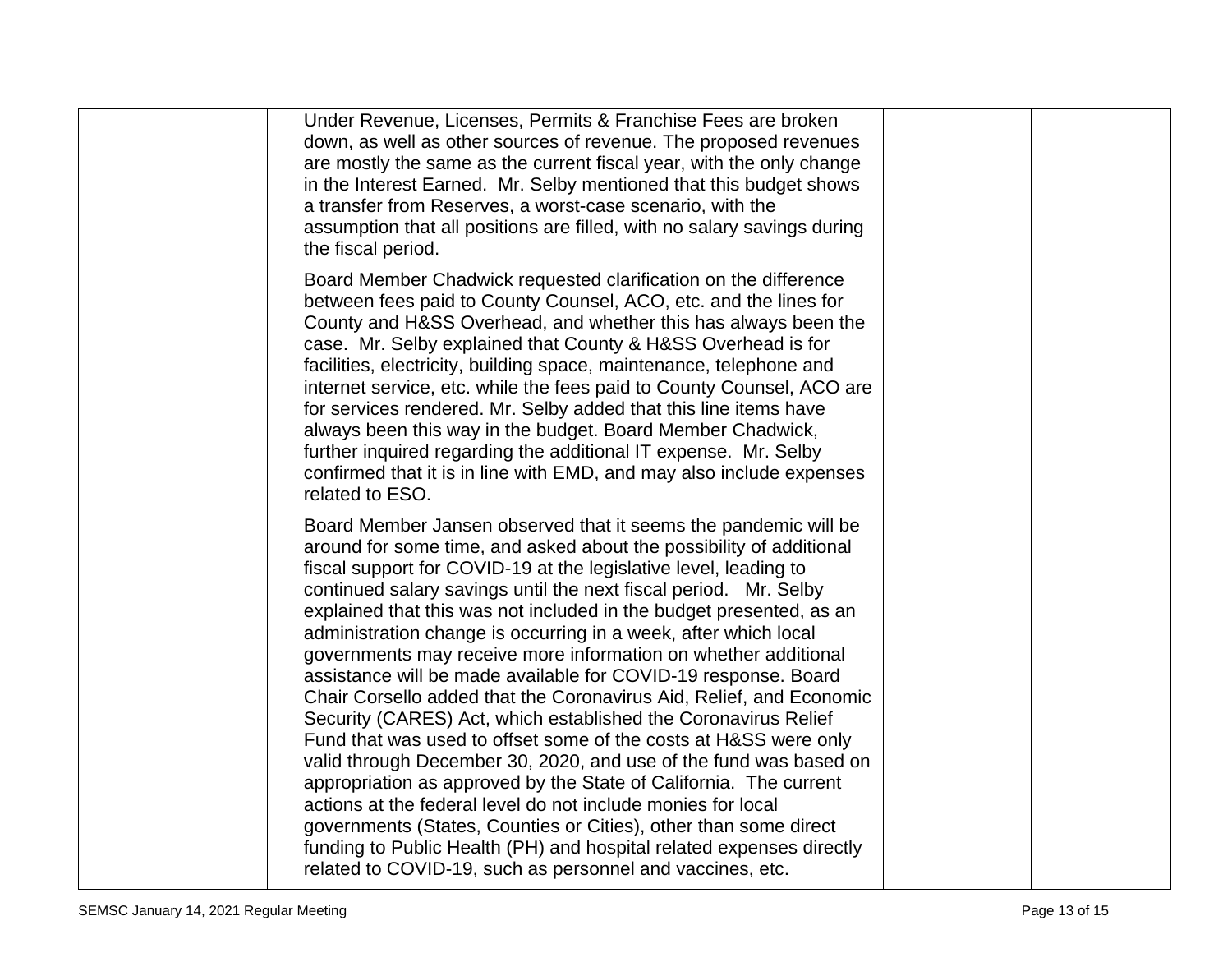|                              | Board Chair Corsello echoed the EMS Administrator's explanation<br>that with the change in administration, it is possible that there may be<br>additional funding available for COVID-19 response in PH, and there<br>may potentially be additional cost savings for SEMSC, but it is not<br>reflected in the County's or SEMSC's budget yet, as it is not yet<br>certain.<br>Board Member Chadwick asked about a line item for revenues from<br>paramedic and EMT accreditations in the budget. Mr. Selby<br>explained that this is incorporated in the \$30,000 revenue under<br>Paramedic Accreditation/EMT Certification/Registration/MICN as |  |
|------------------------------|---------------------------------------------------------------------------------------------------------------------------------------------------------------------------------------------------------------------------------------------------------------------------------------------------------------------------------------------------------------------------------------------------------------------------------------------------------------------------------------------------------------------------------------------------------------------------------------------------------------------------------------------------|--|
|                              | they are deposited into the same account.<br>Board Member Chadwick moved to approve the proposed<br>SEMSC Budget/Revenue Allocation Plan for FY 2021/2022 and<br>adoption of Resolution 21-001. Board Member Djavaherian<br>seconded.                                                                                                                                                                                                                                                                                                                                                                                                             |  |
|                              | <b>Roll Call Vote:</b><br>Joshua Chadwick - AYE<br>Caesar Djavaherian - AYE<br>Thea Giboney - AYE<br><b>David Piccinati - AYE</b><br>John Jansen - AYE<br><b>Birgitta Corsello - AYE</b><br>Greg Folsom - (Absent)                                                                                                                                                                                                                                                                                                                                                                                                                                |  |
|                              | The SEMSC Budget/Revenue Allocation Plan for FY 2021/2022,<br>is approved, and Resolution 21-001 is adopted.                                                                                                                                                                                                                                                                                                                                                                                                                                                                                                                                      |  |
| 9. Board<br><b>Comments:</b> |                                                                                                                                                                                                                                                                                                                                                                                                                                                                                                                                                                                                                                                   |  |
| a. Chairperson               | a. Board Chair Corsello had no comments other than to thank everyone<br>for their patience through the pandemic, including having to hold the<br>meetings virtually, and is grateful to note that everyone has remained<br>healthy.                                                                                                                                                                                                                                                                                                                                                                                                               |  |